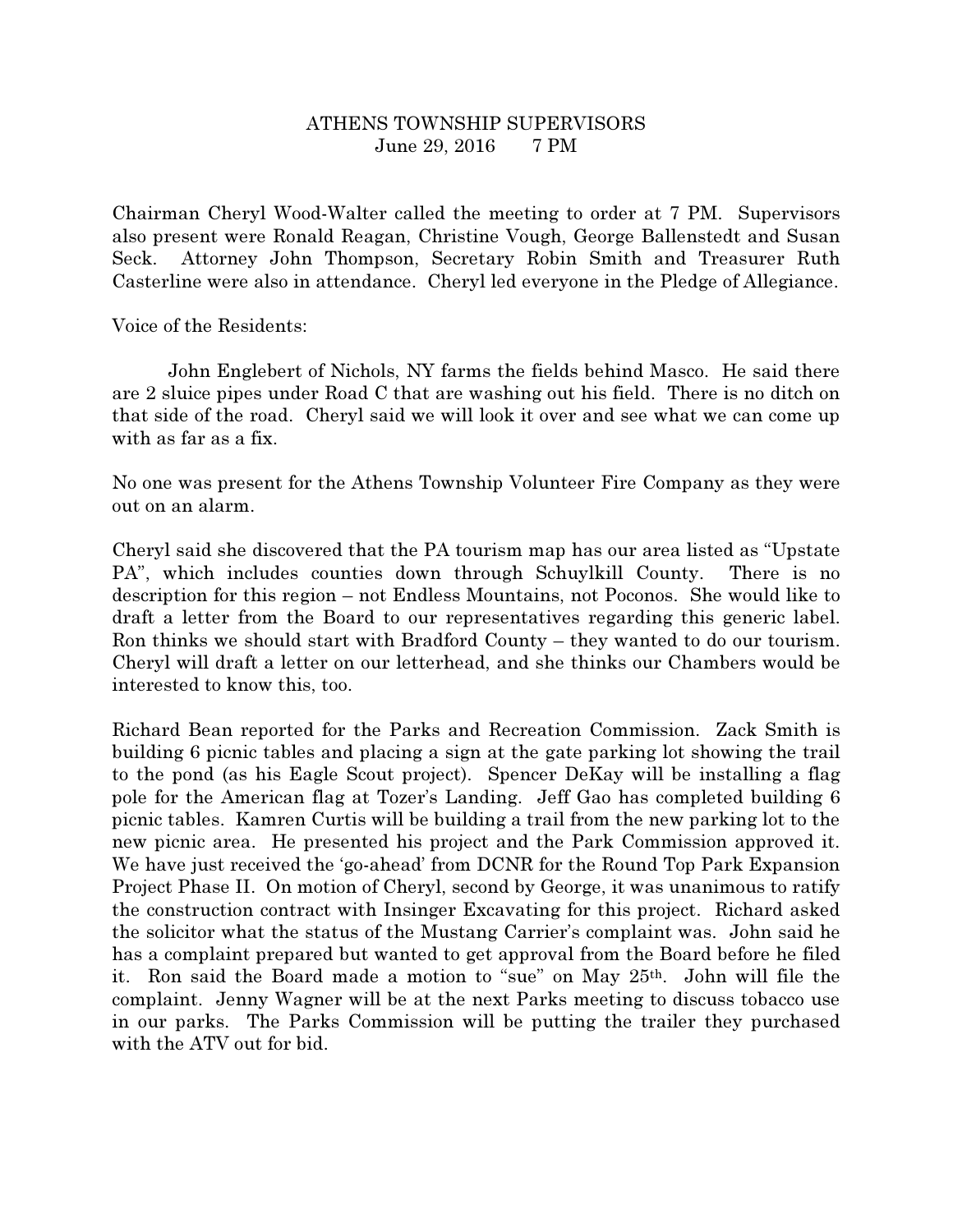Page Two Athens Township Supervisors June 29, 2016

The loan proposals were reviewed at this time. Ron would like to see us hire an engineering firm to tell us what to do with all our roads and how much it will cost. He said we have dirt roads where we have made deep ditches and the water runs down the middle of the road. George likes the road survey idea. Cheryl said we need to do that. Ron said we've never had it done. We could possibly hire out some of the work. Discussion was held. On motion of Christine, second by Ron, it was unanimous to go with First Citizens Community Bank Option 1 to only be used as matching funds for the DCNR grant for Round Top Park for an amount up to \$250,000; and to pay the costs and expenses of the issuance.

The Joann Souder subdivision on Braddock Road had been recommended for approval by Planning Commission with contingencies. Since this action by Planning Commission started the 90-day clock in motion, and the contingencies have not been met, action needs to be taken on this subdivision. On motion of Ron, second by Cheryl, it was unanimous to disapprove this subdivision.

On motion of Christine, second by Susan, it was unanimous to approve the payment of the monthly bills. A complete listing of revenues and expenditures is on file in the office of the Treasurer. Ruth had spoken with Paychex regarding direct deposit and they need Cheryl to sign the service agreement. They can be available tomorrow or Friday for this. Ruth made arrangements with Cheryl to come in and sign tomorrow.

Susan reported that the road crew has been busy grading roads and doing dust control.

Robin advised the Board that Naglee Moving & Storage, Inc. of Elmira would be moving our files to the Enterprise Center for a cost of \$693.00 on July 5th.

On motion of Cheryl, second by George, it was unanimous to approve Norton Lane as the name for the new private drive off Meadowlark Drive.

On motion of Susan, second by Ron, it was unanimous to have George attend the August 8th seminar on "Front Desk Safety and Security" in Binghamton at a cost of \$149.00.

On motion of Ron, second by Susan, it was unanimous to have Cheryl sign the letter to Gutelius.